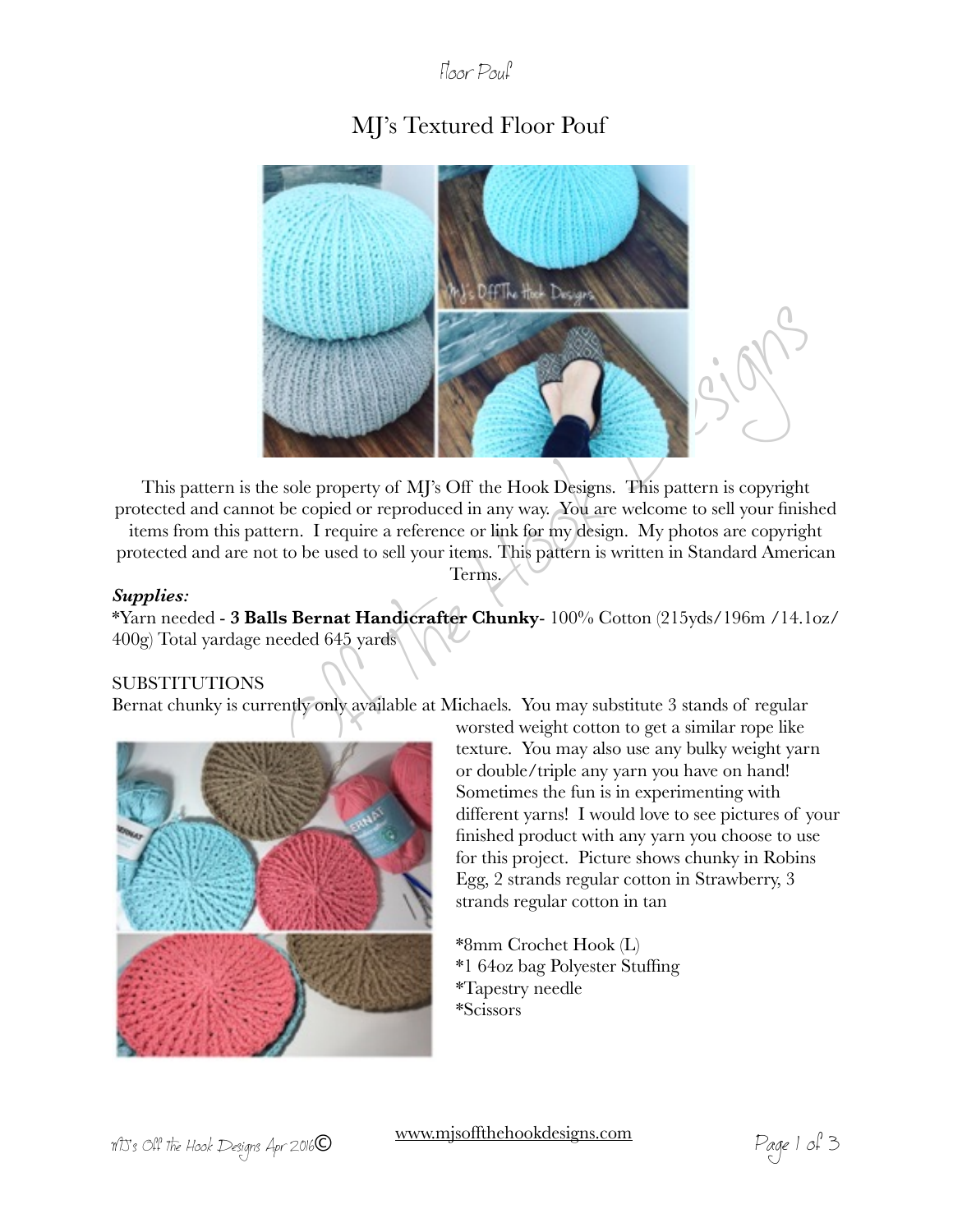## Floor Pouf

### *Abbreviations:*

*Magic Circle - see video tutorial*  Ch - Chain St - Stitch Sts - Stitches Sl St - Slip Stitch Sp - Space Sk - skip Skd - Skipped Rep - Repeat DC - Double Crochet DC Decrease- Double Crochet Decrease: Yarn Over (YO) insert hook through first st, pull up a loop, go into next st, pull up a loop, YO pull through 3 sts, YO pull through 2  $\bigcap$ FPDC - Front Post Double Crochet: Yarn Over (YO), insert hook under post of Stitch indicated. YO and pull up a loop, (YO and draw through 2 loops on hook) 2 times *Gauge:* 

You may need to adjust hook size to obtain correct gauge 4" equal to 9 stitches, 4" equal to 5 rows (finished and stuffed)

*Finished Measurements: Approximate width 20" height 13"* 

### **Instructions:**

Rd1: Magic Circle, ch2 10 DC in ring, pull ring tight, sl st to starting DC to join (10) Rd2: Ch2 (counts as DC here and throughout pattern), Fpdc, \*insert DC next to Fpdc, Fpdc repeat from  $*$  around, sl st to join  $(20)$ Rd3: Ch2, DC in ch sp, Fpdc next, \*2DC next, FPDC repeat from \* around, sl st to join (30)

Concerned to a suppressed of the Hooder of the Hook School (2) - Double Crocket Decrease: Yarn Over (YO) insert hook through first stypull up<br>
2). Pepeat<br>
2) Decrease- Double Crochet Decrease: Yarn Over (YO) insert hook th Rd4: Ch2, Fpdc in DC from previous rd, insert DC next to Fpdc, \*Fpdc, insert DC, Fpdc in DC from previous rd, DC next, repeat from \* around ending with Fpdc, sl st to join (40) Rd5: Ch2, Dc in ch sp, Fpdc next, \*2DC next, FPDC repeat from \* around, sl st to join (60) Rd6: Ch2, Dc next, Fpdc, \*Dc next 2, Fpdc repeat from \* around, sl st to join (60) Rd7:Ch2, Fpdc in DC from previous rd, insert DC next to Fpdc, \*Fpdc, insert DC, Fpdc in DC from previous rd, DC next, repeat from \* around ending with Fpdc, sl st to join (80) Rd8: Ch2, Fpdc next, \*DC next, Fpdc repeat from \* around, sl st to join (80) Rd9: Ch2, Dc in ch sp, Fpdc next, \*2DC next, FPDC repeat from \* around, sl st to join (120) Rd10-27: (18rounds) Ch2, Dc next, Fpdc, \*Dc next 2, Fpdc repeat from \* around, sl st to join (120) Rd28: Ch2, sk st, Fpdc, \*DC Decrease, Fpdc repeat from \* around, sl st to join (80) Rd29:Ch2, Fpdc, \*DC next, Fpdc repeat from \* around, sl st to join (80) Rd30: Ch2, DC Decrease, Fpdc, \*DC Decrease, DC next, Fpdc repeat from \* around, sl st to join  $(60)$ Rd31: Ch2, Dc next, Fpdc, \*Dc next 2, Fpdc repeat from \* around, sl st to join (60) *\* Flip pouf inside out weaving in all ends then start filling half bag of stuffing into pouf*  Rd32: Ch2, sk st, \* Fpdc, DC Decrease repeat from \* around, sl st to join (40)